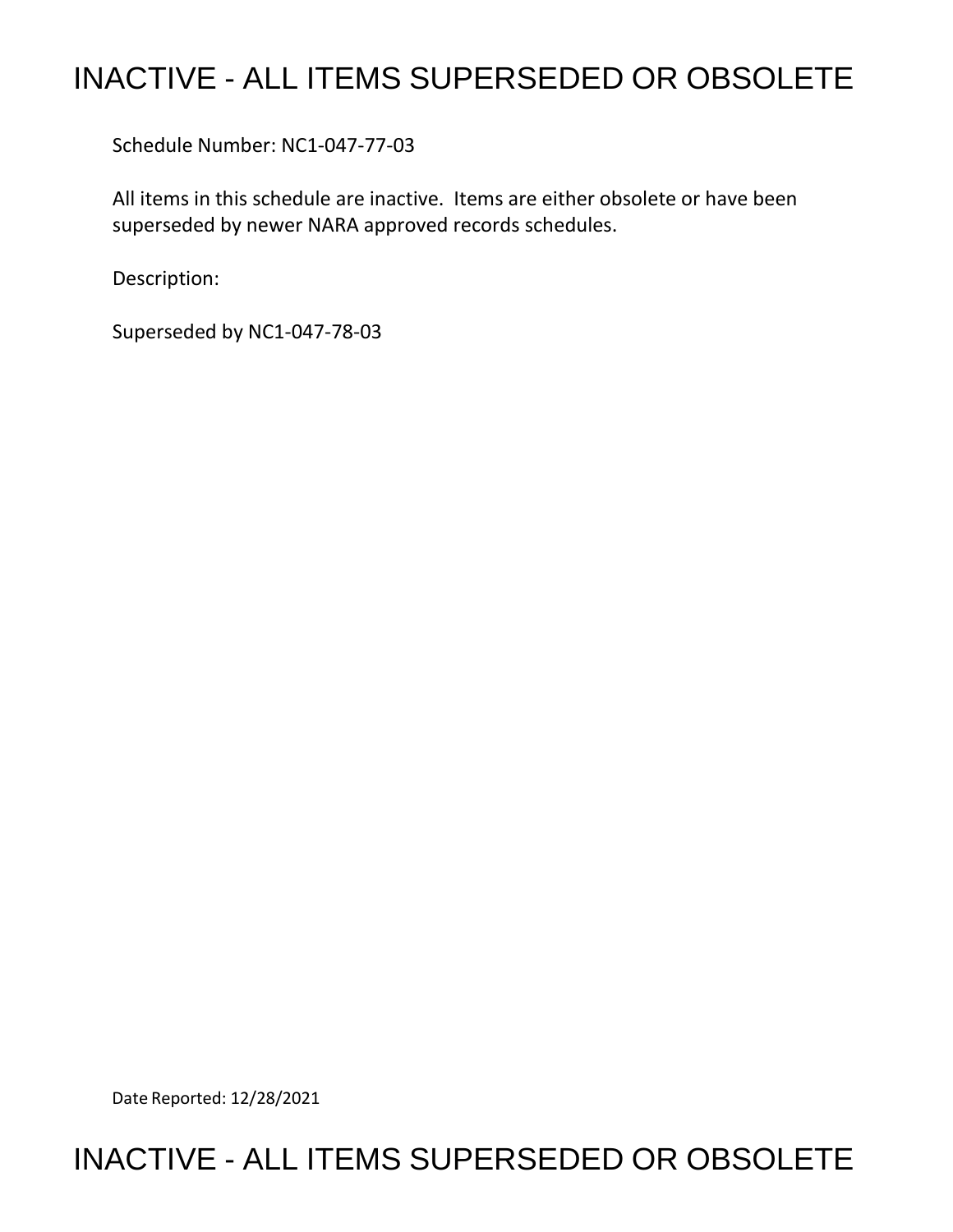| Standard Form No. 115                                                   |                                                                                                                                                                                                                                                                                                                                                                                                                                                                                                                                                                                                                                                                                                                                   |                       |                           |                                                                                        |                                                                                                   |                            |  |
|-------------------------------------------------------------------------|-----------------------------------------------------------------------------------------------------------------------------------------------------------------------------------------------------------------------------------------------------------------------------------------------------------------------------------------------------------------------------------------------------------------------------------------------------------------------------------------------------------------------------------------------------------------------------------------------------------------------------------------------------------------------------------------------------------------------------------|-----------------------|---------------------------|----------------------------------------------------------------------------------------|---------------------------------------------------------------------------------------------------|----------------------------|--|
| Revised November 1951                                                   | Prescribed by General Services                                                                                                                                                                                                                                                                                                                                                                                                                                                                                                                                                                                                                                                                                                    | REQUEST FOR AUTHORITY |                           | <b>LEAVE BLANK</b>                                                                     |                                                                                                   |                            |  |
| Administration<br>GSA Reg. $3-IV-106$                                   | TO DISPOSE OF RECORDS                                                                                                                                                                                                                                                                                                                                                                                                                                                                                                                                                                                                                                                                                                             | DATE RECEIVED         |                           | 1976                                                                                   | JOB NO.                                                                                           |                            |  |
| 115-103<br>(See Instructions on Reverse)                                |                                                                                                                                                                                                                                                                                                                                                                                                                                                                                                                                                                                                                                                                                                                                   |                       | NOV <sub>3</sub>          |                                                                                        |                                                                                                   |                            |  |
| DATE APPROVED<br>TO: GENERAL SERVICES ADMINISTRATION,                   |                                                                                                                                                                                                                                                                                                                                                                                                                                                                                                                                                                                                                                                                                                                                   |                       | N C                       |                                                                                        |                                                                                                   |                            |  |
| NATIONAL ARCHIVES AND RECORDS SERVICE, WASHINGTON, D.C. 20408           |                                                                                                                                                                                                                                                                                                                                                                                                                                                                                                                                                                                                                                                                                                                                   |                       |                           |                                                                                        |                                                                                                   |                            |  |
| 1. FROM (AGENCY OR ESTABLISHMENT)                                       |                                                                                                                                                                                                                                                                                                                                                                                                                                                                                                                                                                                                                                                                                                                                   |                       |                           |                                                                                        | NOTIFICATION TO AGENCY                                                                            |                            |  |
| Department of Health, Education, and Welfare<br>2. MAJOR SUBDIVISION    |                                                                                                                                                                                                                                                                                                                                                                                                                                                                                                                                                                                                                                                                                                                                   |                       |                           |                                                                                        | In accordance with the provisions of 44 U.S.C.<br>3303a the disposal request, including amendiate |                            |  |
| Social Security Administration                                          |                                                                                                                                                                                                                                                                                                                                                                                                                                                                                                                                                                                                                                                                                                                                   |                       |                           | ments, is approved except for items that may,<br>be stamped "disposal not approved" or |                                                                                                   |                            |  |
| 3. MINOR SUBDIVISION                                                    |                                                                                                                                                                                                                                                                                                                                                                                                                                                                                                                                                                                                                                                                                                                                   |                       | "withdrawn" in column 10. |                                                                                        |                                                                                                   |                            |  |
| Bureau of Hearings and Appeals<br>4. NAME OF PERSON WITH WHOM TO CONFER |                                                                                                                                                                                                                                                                                                                                                                                                                                                                                                                                                                                                                                                                                                                                   |                       |                           | 11-18-76                                                                               |                                                                                                   |                            |  |
|                                                                         |                                                                                                                                                                                                                                                                                                                                                                                                                                                                                                                                                                                                                                                                                                                                   | 5. TEL. EXT.          | Date                      |                                                                                        |                                                                                                   |                            |  |
|                                                                         | George S. Yamamura                                                                                                                                                                                                                                                                                                                                                                                                                                                                                                                                                                                                                                                                                                                | 594-5770              |                           |                                                                                        |                                                                                                   |                            |  |
|                                                                         | 6. CERTIFICATE OF AGENCY REPRESENTATIVE:<br>I hereby certify that I am authorized to act for the head of this agency in matters pertaining to the disposal of records, and that the records described in this list or                                                                                                                                                                                                                                                                                                                                                                                                                                                                                                             |                       |                           |                                                                                        |                                                                                                   |                            |  |
|                                                                         | schedule of _______ pages are proposed for disposal for the reason indicated: ("X" only one)                                                                                                                                                                                                                                                                                                                                                                                                                                                                                                                                                                                                                                      |                       |                           |                                                                                        |                                                                                                   |                            |  |
|                                                                         | The records will cease to have sufficient value<br>The records have<br>в<br>to warrant further retention on the expiration<br>ceased to have suffi-<br>of the period of time indicated or on the occur-<br>cient value to warrant<br>rence of the event specified.<br>further retention.                                                                                                                                                                                                                                                                                                                                                                                                                                          |                       |                           |                                                                                        |                                                                                                   |                            |  |
| 11/1/76                                                                 | √kussell 0.<br>Hessl                                                                                                                                                                                                                                                                                                                                                                                                                                                                                                                                                                                                                                                                                                              |                       |                           |                                                                                        |                                                                                                   | Dept. Records Mgt. Officer |  |
| (Date)                                                                  | (Signature of Agency Representative)                                                                                                                                                                                                                                                                                                                                                                                                                                                                                                                                                                                                                                                                                              |                       |                           |                                                                                        |                                                                                                   |                            |  |
| 7.<br>ITEM NO.                                                          | 8. DESCRIPTION OF ITEM<br>(WITH INCLUSIVE DATES OR RETENTION PERIODS)                                                                                                                                                                                                                                                                                                                                                                                                                                                                                                                                                                                                                                                             |                       |                           |                                                                                        | 9.<br>SAMPLE OR<br>JOB NO.                                                                        | 10.<br><b>ACTION TAKEN</b> |  |
|                                                                         | RECORDS RETENTION AND DISPOSAL SCHEDULE<br>BUREAU OF HEARINGS AND APPEALS<br>Appeals Files<br>An internal working file created at the Bureau of<br>Hearings and Appeals (BHA) headquarters (in the absence<br>of a hearing file) upon recommendation to or action by<br>the Appeals Council in an individual case. The file<br>generally contains analysts' recommendations to the<br>Appeals Council; copies of correspondence during processing                                                                                                                                                                                                                                                                                 |                       |                           |                                                                                        |                                                                                                   |                            |  |
|                                                                         | of the case; requests to the Medical Advisory Staff and<br>their comments if not entered into the record; copies of<br>Appeals Council actions on the case, e.g., notice of<br>denial of request for review, order of remand, notice<br>of granting review, decision; copies of any post-<br>adjudicative actions and correspondence; and copies of<br>transcripts when available. Record copies of documents,<br>such as transcripts, and Appeals Council actions are<br>contained in the claims file.<br>Destroy 6 calendar months after Appeals Council Final<br>Action where no court action is initiated.<br>appeals files in active court cases 4 calendar months<br>after final court action.<br>Copy to Agency $1H9-7600$ |                       | Destroy                   |                                                                                        | $\overline{\phantom{a}}$<br>$\mathbf{v}$                                                          |                            |  |

Four copies, including original, to be submitted to the National Archives and Records Service